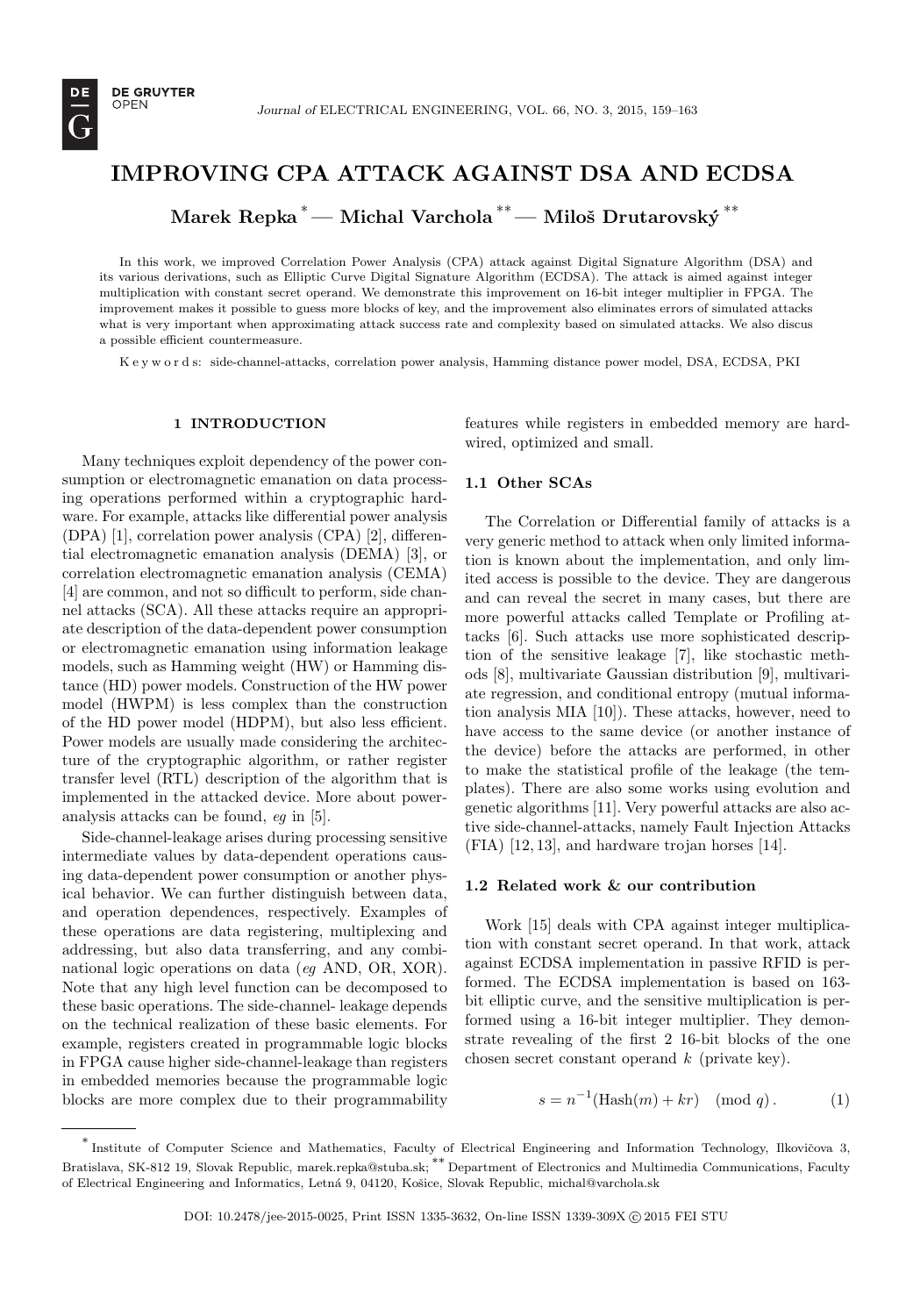

Fig. 1. Top-level measurement & attack setup



Fig. 2. Schematic diagrams of measurements points in the DISIPA FPGA board. (a) — current flow from a linear regulator to the  $FPGA, (b)$  — current flow from the power supply to a linear regulator; c) the voltage on the decoupling capacitor,  $(d)$  — current flow from a decoupling capacitor to the FPGA

The sensitive integer multiplication is the multiplication  $kr$ , where r is known and k is the private key. This sensitive multiplication is performed in DSA and its variations, such as in ECDSA. The pair  $(s, r)$  creates the digital signature of the message  $m$ . The  $n$  is a per-message random nonce.

In this work, we randomly and uniformly generate 665 16-bit keys and try to reveal them. We used measured as well as simulated power traces using HDPM. Based on these results, we estimated success rate and complexity of the attack against 16-bit blocks of  $k$ , and we demonstrate the improvement on this results.

Finally, possible efficient countermeasure is discussed, and the work is concluded.

#### 2 PRELIMINARIES

We can expect more than one key hypothesis remaining after the simulated correlation analysis. It is because multiplication by a constant is a linear function, and furthermore we use HDPM, while for example, if attacking AES S-Box, there is only one key hypothesis (only one correlation peak) because it is nonlinear function at all. In this work, we show how it is possible to repress the impact of the linearity to achieve better success rate considering complexity.

The measurement and attack setup used is depicted in Fig. 1. A 16-bit integer multiplier is implemented in FPGA. The FPGA has further implemented only the necessary functionality for our experiments. Goal of this work is to demonstrate the improvement for guessing a constant operand of a 16-bit multiplier from generic point of view. This constant operand (noted as key or  $k$ ) has been multiplied by known ordered set of second operands. In order to distinguish between possible hypotheses about the value of the constant operand, correlation coefficient is used. There are not special analyses or preprocessing techniques, nor special side-channel-leakage models, used. There is only the classical correlation power analysis employed. Our goal is not to adjust the analysis of the multiplier implementation to gain the best success rate, and make it appropriate for the one implementation instance, but rather see such generic attack possibilities. The CPA uses HDPM of the multiplication result

$$
P_{m,k'} = HD(h_{m,k'}, h_{m+1,k'})
$$
\n(2)

where  $h_{m,k'}$  is a hypothesis to the m-th multiplication result as a consequence of the hypothesis  $k'$  to the real  $k$ . The  $P_{m,k'}$  is then hypothesis to the power consumption of registering  $(m + 1)$ -th multiplication result.

The CPA analysis aim is to exploit power consumption caused by registers that register results of multiplications. It is generally accepted that the power consumption of registers is linearly dependent on number of  $1 \rightarrow 0$  and  $0 \rightarrow 1$  transitions. Thus, the power consumption can be simulated by HD which is better fitting than the HW. However, measured power consumption will be noised by other functionality of the FPGA, which runs parallel, and also by the environment. Consider now Signal to noise ratio. In our case of analysis, signal consists of dynamic power consumption caused by the 32-bit registers for multiplication results. The noise signal consists of dynamic power consumption caused by LFSR (used to generate the known ordered set of second operands), state machine (used to control dataflow), UART (for communication), and signal added by environment and measurement.

The FPGA (Altera Cyclone III) and measurement points (Fig. 2) circuitry have their own chamber in the shield. All: linear regulators and filters, configuration circuitry, input/output circuitry, and the main Murata filter have separate chambers as well. Described improvements enhance signal to-noise ratio of the leakage, or in other words will reduce the number of traces needed for a successful CPA attack. We want to get as clean leakage signal as possible in order to assess the strength of particular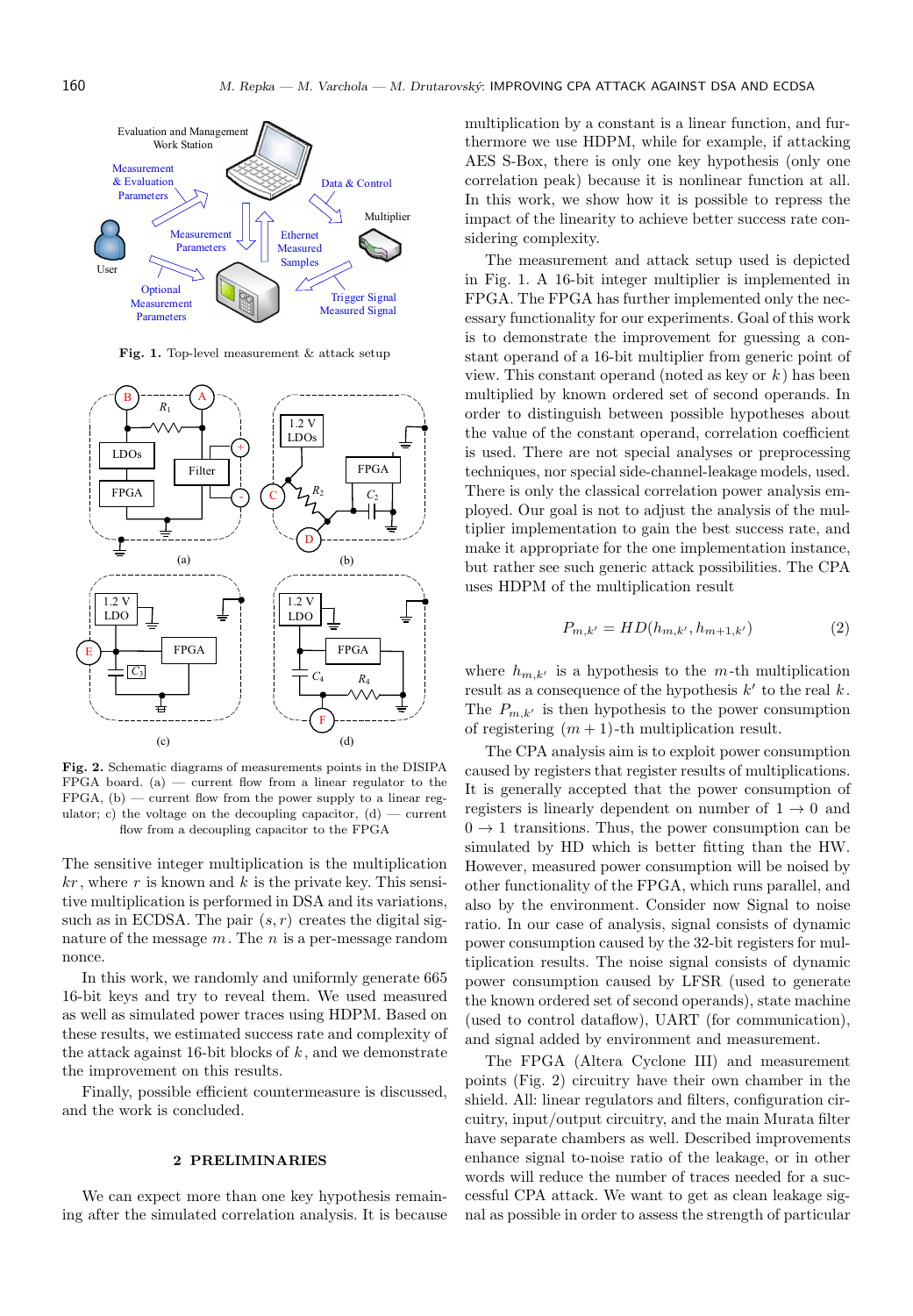Fig. 3. Demonstration of the improvement on results of guessing 665 randomly and uniformly generated 16-bit keys: After  $1^{st}$  CPA using trcs — "1-TRCS", using sims — "1-SIMS", after  $2^{nd}$  CPA using trcs — "2-TRCS" and using sims — "2-SIMS"

Table 1. Difference between probability and complexity of the attack after 1st and 2nd CPA, data in this table is mentioned only for the most complex attack, for more information about the difference, see Fig. 4, note that the complexity was bounded by  $2^{60}\,$ 

| Key size   | After $1st$ CPA |                                               | After $2^{nd}$ CPA |                      |
|------------|-----------------|-----------------------------------------------|--------------------|----------------------|
| (bits)     |                 | Probability Complexity Probability Complexity |                    |                      |
| 368        | ΝA              | ΝA                                            | 0.613              | 259.45               |
| 352        | ΝA              | NА                                            | 0.626              | 256.89               |
| 336        | 0.619           | 258.95                                        | 0.853              | 256.95               |
| 320        | 0.856           | $2^{60}$<br>$2^{57}$                          | 0.941              | $2^{60}$<br>$2^{57}$ |
| 304<br>288 | 0.866<br>0.973  | 257.06                                        | 0.944<br>0.973     | $2^{57.06}$          |

countermeasures. We are curious, if simple (but efficient) EMI shielding, or the usage of another measurement point causes otherwise secure CPA countermeasure to be inadequate. Up to now, we have found that the selection of measurement points matters. The voltage drop on a series measurement resistor is definitely not the best choice. We found out that the voltage on the decoupling capacitor (Fig. 2(c)) gives us the best results. Therefore power traces were measured using this measurement point, and they were averaged by 128 traces.

The oscilloscope used has 8-bit AD converter, and 20G samples per second rate of signal sampling. The FPGA used has frequency 131,072MHZ. We recorded the power traces exactly in the clock when results of multiplication are registered. We considered only key hypotheses with negative correlations.

#### 3 THE IMPROVEMENT

CPA is used to order key hypotheses from the most fitting one to the worst fitting one. The hypotheses are ordered based on the correlation coefficient in that way that the lower one is the most fitting, and the closed to 0 one is the worst fitting, and we throw all the hypotheses with positive correlation coefficient. Afterwards the

hypotheses are ordered, the correct key hypothesis is between the first D of them with some probability. Guessing of 665 randomly and uniformly generated 16-bit keys can be seen in the Fig. 3. From this figure, we can see that if we take 10 first key hypotheses  $(D = 9)$  after the 1 st CPA, the attack will succeed in 100 % for measured power traces. For simulated power traces, we must take  $D = 11$ . The 1<sup>st</sup> CPA uses HDPM of all 32-bit registers for multiplication result (2).

In order to improve the attack, we took the first 10 key hypotheses ordered according to the correlation coefficient after the 1st CPA in both cases, and performed 2 nd CPA attack in order to reorder the first 10 key hypotheses. In the 2nd CPA attack, we made HDPM only to the vector of the 16 least significant bits of the possible result of multiplication

$$
P_{m,k'} = HD(LSB_{0...15}(h_{m,k'},\, LSB_{0...15}(h_{m+1,k'})).
$$
 (3)

The new order of the 10 first key hypotheses brings improvement as can be seen in Fig. 3. In this figure, counts for CPA using measured as well as simulated power traces are depicted. The success rate for simulated CPA is negligible different of the real CPA after the 2nd CPA. The improvement in the case of the simulated CPA is crucial in estimation of success rate and complexity for guessing of  $N$  16-bit blocks of key.

Estimations of success rate and complexity for guessing of N 16-bit blocks of key based on measured power traces can be found in Fig. 4. In this graph the improvement is demonstrated on difference in success rate and complexity after  $1<sup>st</sup>$  and  $2<sup>nd</sup>$  CPA respectively. The estimations are bounded for maximal complexity  $2^{60}$  as this is a boundary of our computation power, and for minimal probability of success which must by greater than 0.5 as there must be probability of success more than 50 %. These are boundaries for our demonstration of our improvement in this work.

When we look at the guessing of  $N$  16-bit blocks after the second CPA attack (Fig. 4), we can see the brought

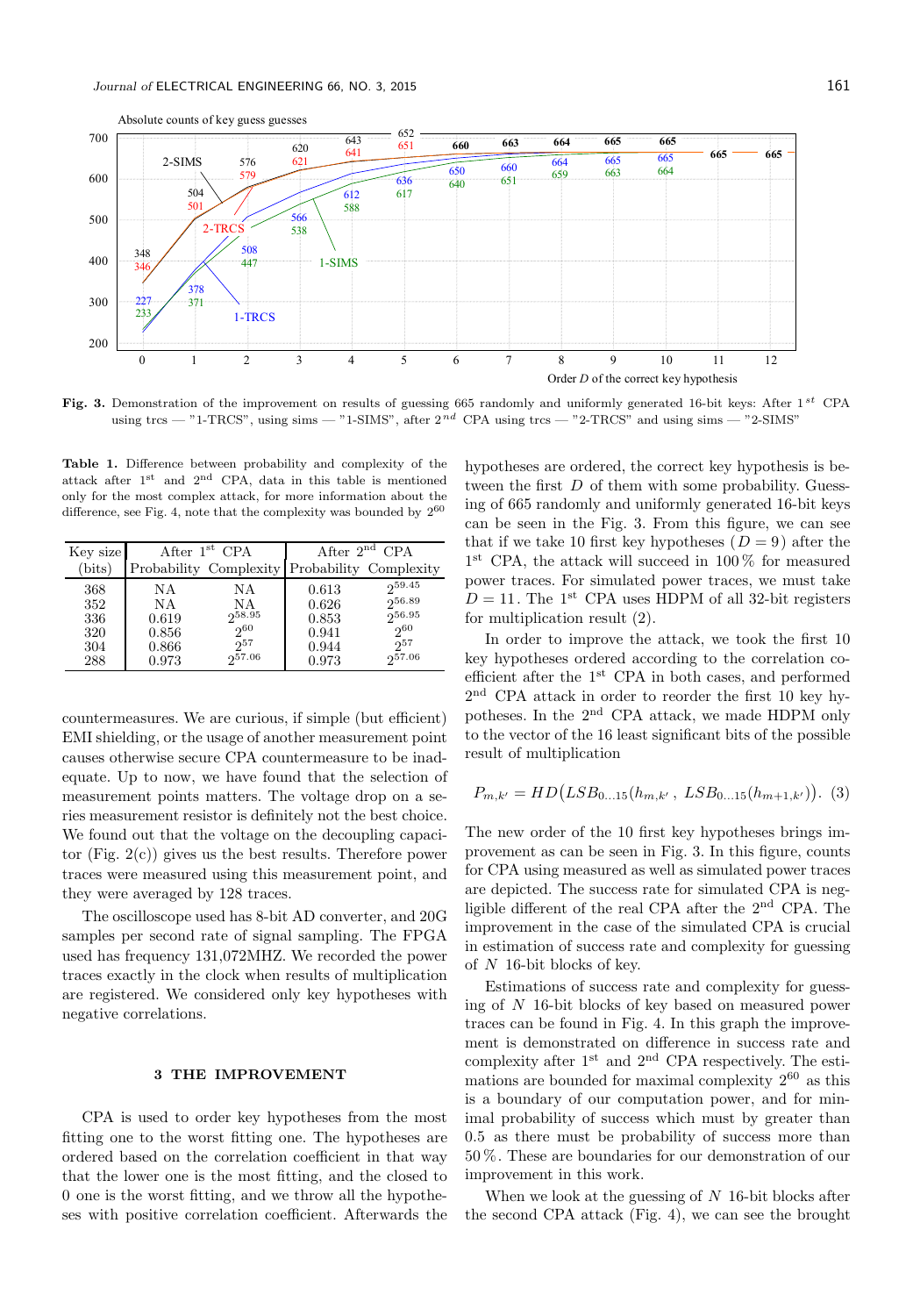

Fig. 4. Estimatied attack probability after the first or second CPA (first number in rectangle tag appearing in the graphic) for different values of order D (second number in graphic's tags); Estimatied attack complexity:  $2^{57.06}$  for  $\boxed{1-8}$  and  $\boxed{2-8}$ ,  $2^{60}$  for  $\boxed{1-7}$  and  $\boxed{2-7}$ ,  $2^{58.95}$  for  $\boxed{1-6}$ , and  $\boxed{2-6}$  and further  $2^{59.45}$  for  $\boxed{2-5}$ ,  $2^{41.79}$  for  $\boxed{2-4}$ ,  $2^{38.77}$  for  $\boxed{1-5}$ , and  $2^{18.58}$  for  $\boxed{1-4}$ . Note the improvements:  $\boxed{1-4}$  to  $\boxed{2-4}$ , further  $\boxed{1-5$  to  $\boxed{2-5}$  and  $\boxed{1-6}$  to  $\boxed{2-6}$  as well as  $\boxed{1-7}$  to  $\boxed{2-7}$ 

improvement since, now, 368-bit ( $N = 23$  16-bit blocks) of the key can be guessed with approximated probability 0.613 and complexity  $2^{59.45}$  ( $D = 5$ ), while after the first CPA, only 336-bit  $(N = 21 \text{ 16-bit blocks})$  could be guessed with probability 0.62 and complexity 2<sup>58</sup>.<sup>95</sup>  $(D = 6)$ . We can see an improvement in success rate or complexity also for other cases. For instance, when  $D = 4, 8$  16-bit blocks has been improved to 18 blocks  $(288-bit)$  of the key with complexity  $2^{41.79}$ . Further, when  $D = 6$ , the probability of success was improved from cca 0.61 to 0.86. For  $D = 7$  the success rate was improved from cca 0.86 to 0.94. The success rate for  $D = 18$ remains the same. The comparison of probability and complexity for the most complex attack after  $1<sup>st</sup>$  and  $2<sup>nd</sup>$ CPA can be found in Tab. I.

#### 4 POSSIBLE COUNTERMEASURE AGAINST THIS CPA

This CPA needs to have the secret operand constant and to know some second operands of the multiplication. One possible countermeasure to thwart this attack, which does not need special countermeasures, such as hiding (dummy cycles, noise generator, dual-rail-logic [16]) or masking (boolean, multiplicative [17]), is to use the nonce n (the per message randomly and uniformly generated number) to mask the key as

$$
s = n^{-1} \operatorname{Hash}(m) + kn^{-1}r \pmod{q}.
$$
 (4)

Before the private key is multiplied by known  $r$ , it is multiplied by the inversion of an unknown nonce. In order to make this attacks impossible, (1) must be replaced by  $(4).$ 

The cost of this countermeasure is one more multiplication by the inversion of the nonce. This countermeasure is effective since the nonce is random and not public, thus it is not know to the adversary, and this countermeasure is efficient because it costs only one more multiplication and not other special logic, such as in case of an additional masking and hiding.

If there would be the countermeasure made in the way that the key instead of r would be multiplied by the  $n^{-1}$ , the countermeasure would not be effective enough, because a next leakage would be produced. Power consumption of multiplication  $n^{-1}$  Hash $(m)$  and multiplication  $n^{-1}k$  must correlate for processing blocks of Hash $(m)$ having values equal to values of the corresponding blocks of  $k$ .

#### 5 CONCLUSION

We improved the CPA attack and we eliminated the error of the simulated CPA attack. The improvement is in performing the second CPA but only on the first 10 key hypotheses ordered according to the correlation coefficient from the first CPA. As the power model for the second CPA, we used again generic HDPM, however, this time, only for the first half of the least significant bits instead of all the bits of the multiplication result. This brought improvement since after the second CPA, it is possible to guess more blocks of the key with approximated probability  $0.613$  and complexity  $2^{59.45}$ . Also for the other choices of  $D$ , there is an improvement in success rate or complexity. For more details, consult Tab. I and the graph depicted in Fig. 4. After the second CPA, simulated attacks achieve negligible difference in success